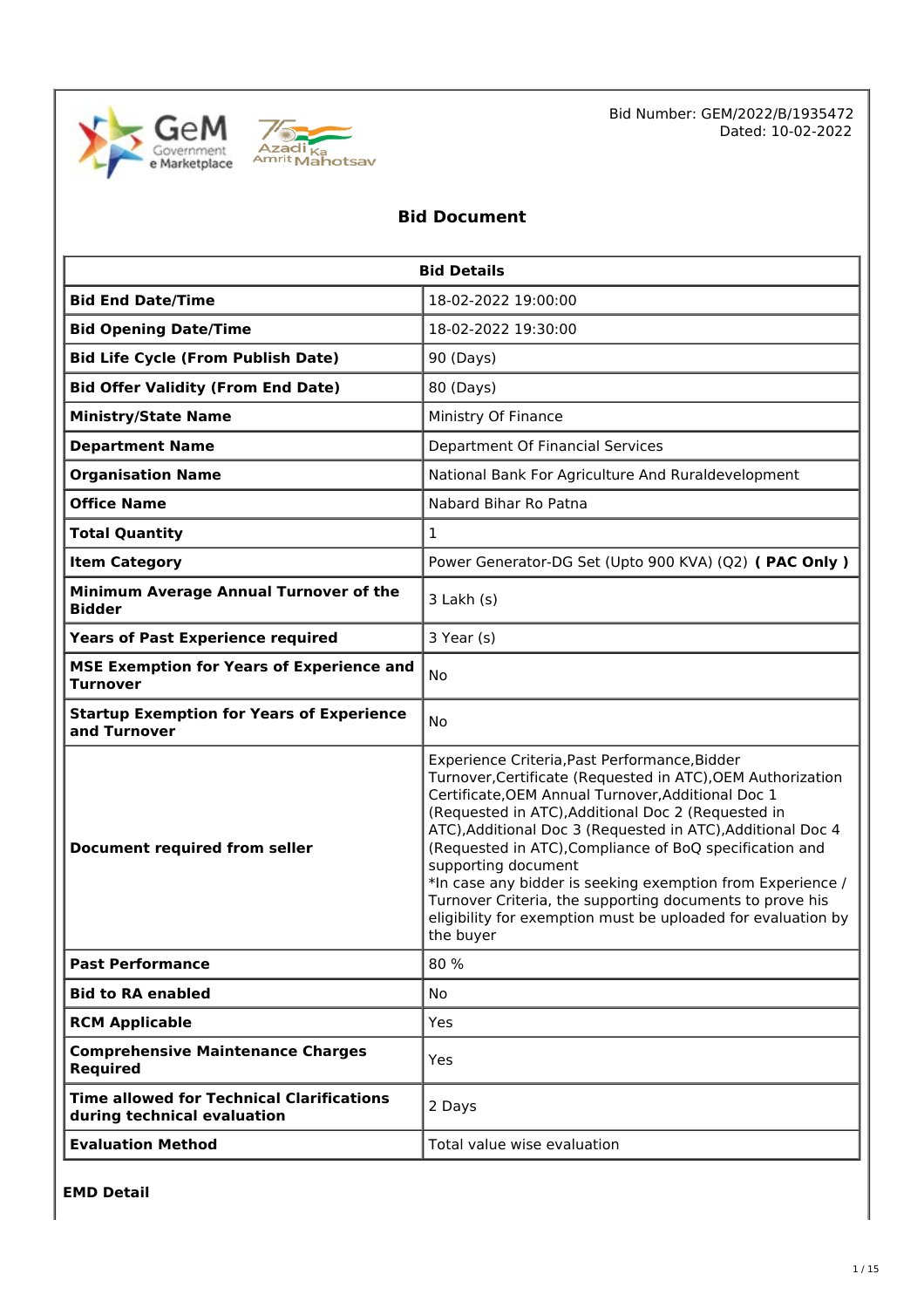| Advisory Bank                 | ll AXIS BANK LTD |
|-------------------------------|------------------|
| $\parallel$ EMD Percentage(%) | 2.00             |
| ll EMD Amount                 | $^{\circ}$ 13491 |

## **ePBG Detail**

| . | N |
|---|---|

(a). EMD EXEMPTION: The bidder seeking EMD exemption, must submit the valid supporting document for the relevant category as per GeM GTC with the bid. Under MSE category, only manufacturers for goods and Service Providers for Services are eligible for exemption from EMD. Traders are excluded from the purview of this Policy.

(b). EMD & Performance security should be in favour of Beneficiary, wherever it is applicable.

#### **Beneficiary:**

Manager NABARD BIHAR RO PATNA, Department of Financial Services, National Bank for Agriculture and RuralDevelopment, Ministry of Finance (Kameshwar Singh)

## **Splitting**

 $\overline{r}$ 

Bid splitting not applied.

## **MII Purchase Preference**

| 'I MIL<br>Preference<br>hase<br>Purch |  |
|---------------------------------------|--|

## **MSE Purchase Preference**

| MSE Purchase Preference | $\parallel$ Yes |
|-------------------------|-----------------|
|-------------------------|-----------------|

## **Details of the Competent Authority approval for PAC**

Competent Authority Approval document for PAC : View Document

| Name of Competent Authority                                                | Dr. Sunil Kumar                                                                                      |  |
|----------------------------------------------------------------------------|------------------------------------------------------------------------------------------------------|--|
| Designation of Competent Authority                                         | Chief General Manager                                                                                |  |
| Office / Department / Division of Competent<br>Authority                   | NABARD Bihar RO                                                                                      |  |
| CA Approval Number                                                         |                                                                                                      |  |
| Competent Authority Approval Date                                          | 2022-01-28 00:00:00                                                                                  |  |
| Brief Description of the Approval Granted by<br><b>Competent Authority</b> | Approval accorded for purchase of 62.5 KVA DG Sets<br>Product ID: 5116877-49744739384 under PAC mode |  |

1. The minimum average annual financial turnover of the bidder during the last three years, ending on 31st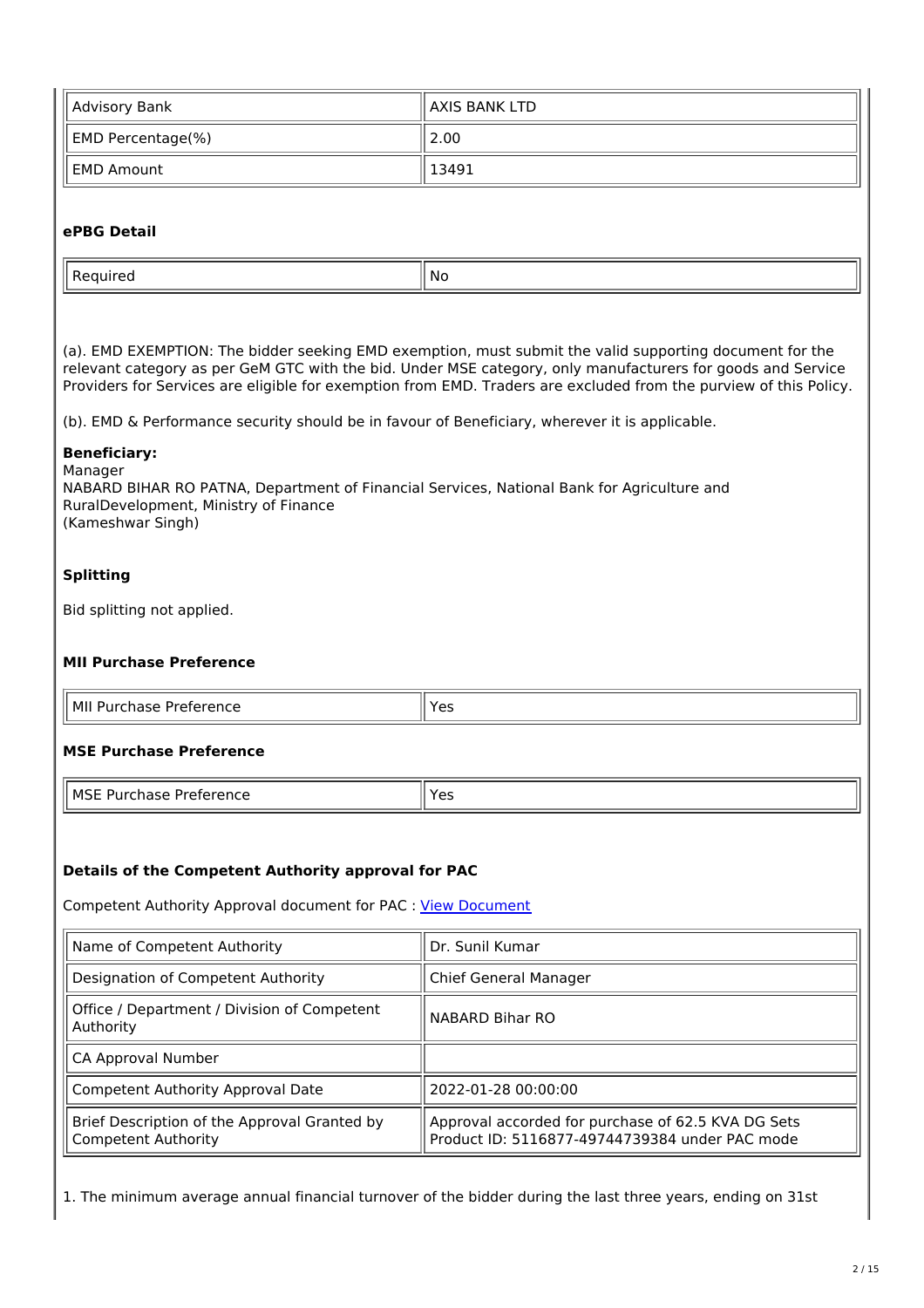March of the previous financial year, should be as indicated above in the bid document. Documentary evidence in the form of certified Audited Balance Sheets of relevant periods or a certificate from the Chartered Accountant / Cost Accountant indicating the turnover details for the relevant period shall be uploaded with the bid. In case the date of constitution / incorporation of the bidder is less than 3-year-old, the average turnover in respect of the completed financial years after the date of constitution shall be taken into account for this criteria.

2. Experience Criteria: In respect of the filter applied for experience criteria, the Bidder or its OEM {themselves or through reseller(s)} should have regularly, manufactured and supplied same or similar Category Products to any Central / State Govt Organization / PSU / Public Listed Company for number of Financial years as indicated above in the bid document before the bid opening date. Copies of relevant contracts to be submitted along with bid in support of having supplied some quantity during each of the Financial year. In case of bunch bids, the category of primary product having highest value should meet this criterion.

3. Preference to Make In India products (For bids < 200 Crore):Preference shall be given to Class 1 local supplier as defined in public procurement (Preference to Make in India), Order 2017 as amended from time to time and its subsequent Orders/Notifications issued by concerned Nodal Ministry for specific Goods/Products. The minimum local content to qualify as a Class 1 local supplier is denoted in the bid document. If the bidder wants to avail the Purchase preference, the bidder must upload a certificate from the OEM regarding the percentage of the local content and the details of locations at which the local value addition is made along with their bid, failing which no purchase preference shall be granted. In case the bid value is more than Rs 10 Crore, the declaration relating to percentage of local content shall be certified by the statutory auditor or cost auditor, if the OEM is a company and by a practicing cost accountant or a chartered accountant for OEMs other than companies as per the Public Procurement (preference to Make-in -India) order 2017 dated 04.06.2020. Only Class-I and Class-II Local suppliers as per MII order dated 4.6.2020 will be eligible to bid. Non - Local suppliers as per MII order dated 04.06.2020 are not eligible to participate. However, eligible micro and small enterprises will be allowed to participate .In case Buyer has selected Purchase preference to Micro and Small Enterprises clause in the bid, the same will get precedence over this clause.

4. Purchase preference to Micro and Small Enterprises (MSEs): Purchase preference will be given to MSEs as defined in Public Procurement Policy for Micro and Small Enterprises (MSEs) Order, 2012 dated 23.03.2012 issued by Ministry of Micro, Small and Medium Enterprises and its subsequent Orders/Notifications issued by concerned Ministry. If the bidder wants to avail the Purchase preference, the bidder must be the manufacturer of the offered product in case of bid for supply of goods. Traders are excluded from the purview of Public Procurement Policy for Micro and Small Enterprises. In respect of bid for Services, the bidder must be the Service provider of the offered Service. Relevant documentary evidence in this regard shall be uploaded along with the bid in respect of the offered product or service. If L-1 is not an MSE and MSE Seller (s) has/have quoted price within L-1+ 15% (Selected by Buyer)of margin of purchase preference /price band defined in relevant policy, such Seller shall be given opportunity to match L-1 price and contract will be awarded for 25%(selected by Buyer) percentage of total QUANTITY.

5. Past Performance: The Bidder or its OEM {themselves or through re-seller(s)} should have supplied same or similar Category Products for 80% of bid quantity, in at least one of the last three Financial years before the bid opening date to any Central / State Govt Organization / PSU / Public Listed Company. Copies of relevant contracts (proving supply of cumulative order quantity in any one financial year) to be submitted along with bid in support of quantity supplied in the relevant Financial year. In case of bunch bids, the category related to primary product having highest bid value should meet this criterion.

6. Short Duration Bid has been published by the Buyer with the approval of the Competent authority due to Emergency procurement of critical products/services.

## **Section 9(3) Of GST**

Where ever RCM is applicable, sellers (Regular GST registered seller who opted out of FCM , unregistered seller, seller registered under composition scheme)will be forced to put Zero GST and GST cess in their bids. Buyer will have liability of paying the GST and GST cess to the government on the specified rate mentioned by them in this Bid.

# **Power Generator-DG Set (Upto 900 KVA) ( 1 pieces ) ( Under PAC )**

## **(Minimum 50% Local content required for qualifying as Class 1 Local Supplier)**

| Make       | koelgreenelectro                    |                  |  |
|------------|-------------------------------------|------------------|--|
| Model      | kirloskarkoelgreenbrand62.5kvadgset |                  |  |
|            |                                     |                  |  |
| Brand Type |                                     | Registered Brand |  |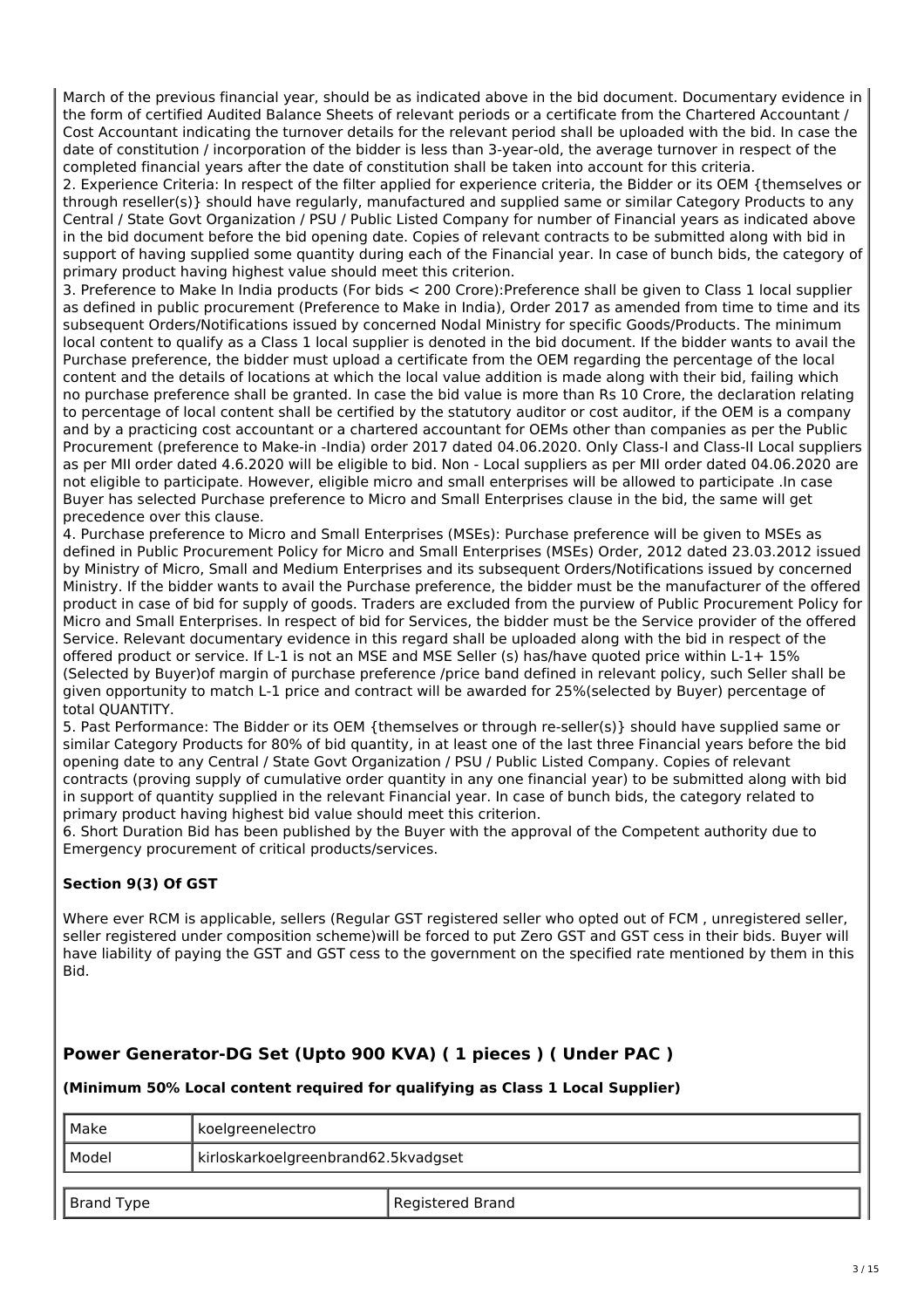# **Technical Specifications**

\* As per GeM Category Specification

| <b>Specification</b>                                                                                                                         | <b>Specification Name</b>                                                                                                                                | <b>Bid Requirement (Allowed Values)</b><br>Fixed (Power Generators are permanently installed)"                                                                                                                                                             |  |  |
|----------------------------------------------------------------------------------------------------------------------------------------------|----------------------------------------------------------------------------------------------------------------------------------------------------------|------------------------------------------------------------------------------------------------------------------------------------------------------------------------------------------------------------------------------------------------------------|--|--|
| <b>Power Generator</b><br><b>INSTALLATION</b><br><b>CONFIGURATIONS</b>                                                                       | <b>Power Generator</b><br>installation configurations<br>as defined in CPWD General<br><b>Specifications for Electrical</b><br>works - Part VII (DG Set) |                                                                                                                                                                                                                                                            |  |  |
| <b>OUTPUT CAPACITY</b><br><b>RATING/ PHASE</b>                                                                                               | <b>Nominal Rated Capacity</b><br>(kVA)                                                                                                                   | 62.5                                                                                                                                                                                                                                                       |  |  |
| No of Phase (Single Phase-3-<br>5kVA) (Single Phase or Three<br>Phase-5 & 7-5, 10,15, 20, 25,<br>30 & 40 kVA) (Three Phase-50<br>to 900 kVA) |                                                                                                                                                          | <b>Three Phase</b>                                                                                                                                                                                                                                         |  |  |
| <b>ENGINE</b><br><b>Rated Engine Power (kWm)</b>                                                                                             |                                                                                                                                                          | 110 % of the required powered at STP(Standard<br>Temperature Pressure) i.e equal to (Nominal Rated<br>Capacity (KVA) of power generator Any Auxilary<br>power Consumption by the Power generator) x Power<br>factor(0.8) / Alternator efficience Or higher |  |  |
|                                                                                                                                              | Type of Engine cooling                                                                                                                                   | Liquid Cooled                                                                                                                                                                                                                                              |  |  |
|                                                                                                                                              | <b>Type of governer</b>                                                                                                                                  | Mechanical, Electronic Or higher                                                                                                                                                                                                                           |  |  |
|                                                                                                                                              | Number of cylinders (nos)                                                                                                                                | $\overline{4}$                                                                                                                                                                                                                                             |  |  |
| <b>Rated RPM of Engine (RPM)</b><br><b>Fuel</b><br>Starting voltage (volt)                                                                   |                                                                                                                                                          | 1500                                                                                                                                                                                                                                                       |  |  |
|                                                                                                                                              |                                                                                                                                                          | High Speed Diesel (HSD)                                                                                                                                                                                                                                    |  |  |
|                                                                                                                                              |                                                                                                                                                          | 12                                                                                                                                                                                                                                                         |  |  |
| <b>ALTERNATOR</b><br><b>Voltage Regulation Grade</b>                                                                                         |                                                                                                                                                          | VG 3 Or higher                                                                                                                                                                                                                                             |  |  |
| <b>Alternator IP Rating</b>                                                                                                                  |                                                                                                                                                          | IP 23 Or higher                                                                                                                                                                                                                                            |  |  |
| <b>CONTROL PANEL</b>                                                                                                                         | <b>Control Panel</b>                                                                                                                                     | <b>AMF Control Panel</b>                                                                                                                                                                                                                                   |  |  |
| IP Rating of Control Panel                                                                                                                   |                                                                                                                                                          | IP 53, IP 54, IP 55 Or higher                                                                                                                                                                                                                              |  |  |
| <b>Fuel Tank</b><br><b>Fuel Tank Capacity</b>                                                                                                |                                                                                                                                                          | 150.0                                                                                                                                                                                                                                                      |  |  |
| <b>Fuel Tank Features</b>                                                                                                                    |                                                                                                                                                          | Fuel Tank capacity is sufficient for 8 hrs of running at<br>full load                                                                                                                                                                                      |  |  |
| <b>BATTERY</b>                                                                                                                               | Battery capacity (Ah)                                                                                                                                    | 100                                                                                                                                                                                                                                                        |  |  |
|                                                                                                                                              | No of batteries                                                                                                                                          | 1                                                                                                                                                                                                                                                          |  |  |
| <b>TRAILER</b>                                                                                                                               | <b>Trailer</b>                                                                                                                                           | NA for Fixed/Skid Mounted Power Generator                                                                                                                                                                                                                  |  |  |
| Pay load of the Trailer                                                                                                                      |                                                                                                                                                          | 0, 500, 1000, 2000 Or higher                                                                                                                                                                                                                               |  |  |
|                                                                                                                                              | <b>Installation</b>                                                                                                                                      | with installation - inclusive in the scope of supply Or                                                                                                                                                                                                    |  |  |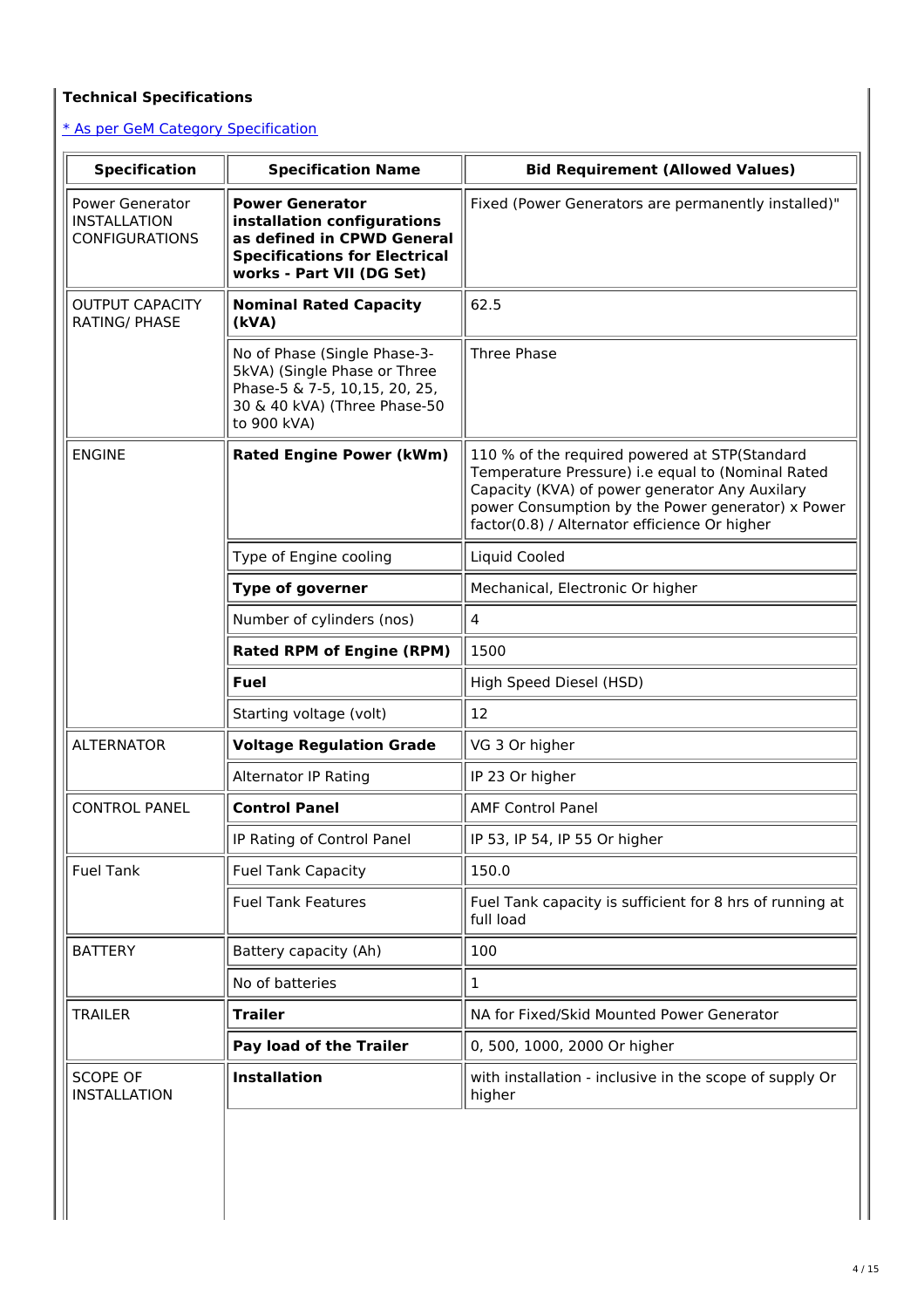| <b>Specification</b>  | <b>Specification Name</b>                                                                                                                                         | <b>Bid Requirement (Allowed Values)</b>                                                                                                                                                                                                                                                                                                                                                                                                                                                                                                                                                                                                                                                                                                                                                  |  |
|-----------------------|-------------------------------------------------------------------------------------------------------------------------------------------------------------------|------------------------------------------------------------------------------------------------------------------------------------------------------------------------------------------------------------------------------------------------------------------------------------------------------------------------------------------------------------------------------------------------------------------------------------------------------------------------------------------------------------------------------------------------------------------------------------------------------------------------------------------------------------------------------------------------------------------------------------------------------------------------------------------|--|
|                       | Scope of installation for Diesel<br>Generating Set when offered<br>by the vendor - inclusive in the<br>scope of supply(Part-1)                                    | a) Installation of Power Generator when offered by the<br>vendor is inclusive in the scope of supply and shall be<br>done by the seller. The installation work of Power<br>Generator and its constituent parts shall be generally<br>conforming to CPWD General Specification for<br>Electrical Works, Part - VII - latest. b) Foundation shall<br>be constructed by the seller. Foundation shall be of<br>PCC type with the ratio of 4:2:1. The length and<br>breadth of the foundation shall be 300 mm more from<br>the respective length and breadth of the Power<br>Generator. The height of the foundation shall be 400<br>mm, i.e., 200 mm below and 200 mm above the<br>ground level. All the materials / labour required for<br>foundation work shall be supplied by the seller. |  |
| WARRANTY/SERVICE<br>S | <b>Warranty on Complete</b><br>power genertor/DG Set                                                                                                              | 24, 36 Or higher                                                                                                                                                                                                                                                                                                                                                                                                                                                                                                                                                                                                                                                                                                                                                                         |  |
|                       | <b>Number of preventive</b><br>maintenance visits offered<br>in an year during warranty<br>period (Supply of all<br>consumables is the buyer's<br>responsibilty)* | $\overline{2}$                                                                                                                                                                                                                                                                                                                                                                                                                                                                                                                                                                                                                                                                                                                                                                           |  |
| <b>TEST REPORTS</b>   | <b>Test report Available for</b><br>(Test/approval)                                                                                                               | Type Approval Certificate for the specified rating of<br>the Power Generator from any of the designated<br>agency authorized by CPCB, COP Certificate for<br>engine, Type test report and Endurance test report<br>for Engine as per IS: 10001 latest / IS: 10002 latest,<br>Type test report for Alternator as per IS:13364 (Part-<br>1) latest / IS:13364 (Part-2) latest to prove conformity<br>to the specifications                                                                                                                                                                                                                                                                                                                                                                 |  |

| <b>Comprehensive Maintenance</b>                      |                    |  |
|-------------------------------------------------------|--------------------|--|
| Warranty of required product                          | 2 Year             |  |
| Comprehensive Maintenance Duration (Post<br>Warranty) | 3 Year             |  |
| GST as per RCM                                        | 18%                |  |
| GST Cess 1 as per RCM                                 | 0%                 |  |
| GST Cess 2 as per RCM                                 | 0 (INR) - Per Unit |  |
| <b>Optional RCM</b>                                   | Yes                |  |

\*Warranty displayed under the AMC/CMC Details section will supersede the warranty displayed under the catalog specfication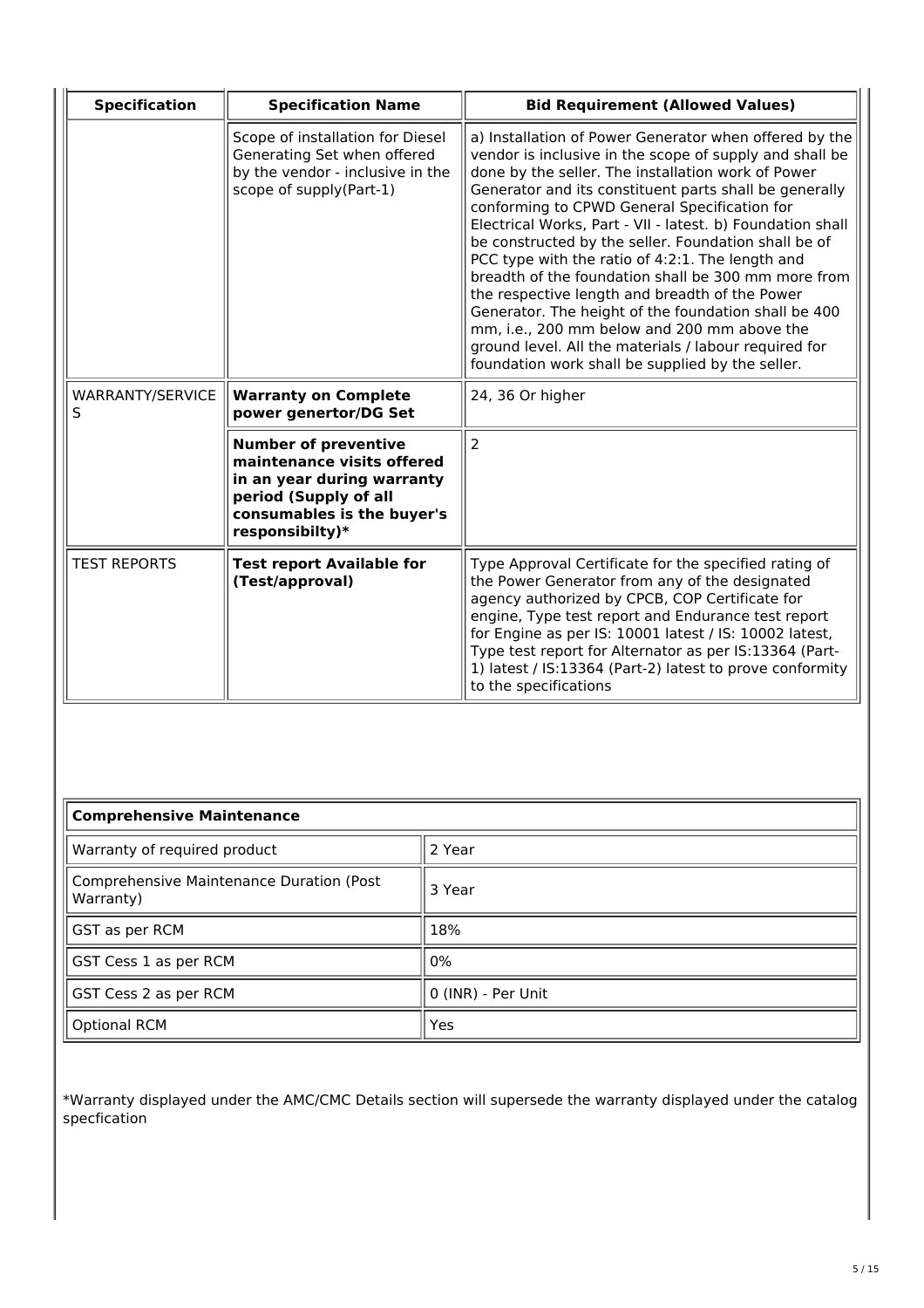## **Installation Commissioning and Testing (ICT) details for the above item:**

| % of Product Cost Payable on Product Delivery                                  | 80%                |
|--------------------------------------------------------------------------------|--------------------|
| Min Cost Allocation for ICT as a % of product cost                             | 20%                |
| Number of days allowed for ICT after site readiness<br>communication to seller | 10 Days            |
| GST as per RCM                                                                 | 18%                |
| GST Cess 1 as per RCM                                                          | $0\%$              |
| GST Cess 2 as per RCM                                                          | 0 (INR) - Per Unit |
| <b>Optional RCM</b>                                                            | Yes                |

## **Input Tax Credit(ITC) and Reverse Charge(RCM) Details**

| <b>ITC on</b> | <b>ITC on GST</b> | <b>RCM</b>        | GST as per | <b>GST Cess 1 as</b> | <b>GST Cess 2 as</b> | <b>Optional</b> |
|---------------|-------------------|-------------------|------------|----------------------|----------------------|-----------------|
| <b>GST</b>    | Cess              | <b>Applicable</b> | <b>RCM</b> | per RCM              | per RCM              | <b>RCM</b>      |
| <b>NA</b>     | ΝA                | Yes               | 18%        | ΝA                   | NA                   | Yes             |

## **Consignees/Reporting Officer and Quantity**

| S.No. | Consignee/Reporti<br>ng Officer | <b>Address</b>                                                | Quantity | <b>Delivery Days</b> |  |
|-------|---------------------------------|---------------------------------------------------------------|----------|----------------------|--|
|       | Anup Kumar                      | 800023, Flat No. - A1G1,<br>NABARD Vihar, Punaichak,<br>Patna |          | 30                   |  |

## **Buyer added Bid Specific Additional Specification - Drawings**

| S.No. | <b>Document Title</b>     | <b>Description</b> | Applicable i.r.o. Items                     |
|-------|---------------------------|--------------------|---------------------------------------------|
|       | l Buv-Back<br><b>View</b> | Buy-back details   | Power Generator-DG Set (Upto<br>900 KVA)(1) |

# **Buyer added Bid Specific Additional Scope of Work**

| S.No. | <b>Document Title</b>   | <b>Description</b>      | Applicable i.r.o. Items                     |  |  |
|-------|-------------------------|-------------------------|---------------------------------------------|--|--|
|       | Buy-Back<br><u>View</u> | Buy-Back of OLD DG Sets | Power Generator-DG Set (Upto<br>900 KVA)(1) |  |  |

The uploaded document only contains Buyer specific Additional Scope of Work and / or Drawings for the bid items added with due approval of Buyer's competent authority. Buyer has certified that these additional scope and drawings are **generalized and would not lead to any restrictive bidding.**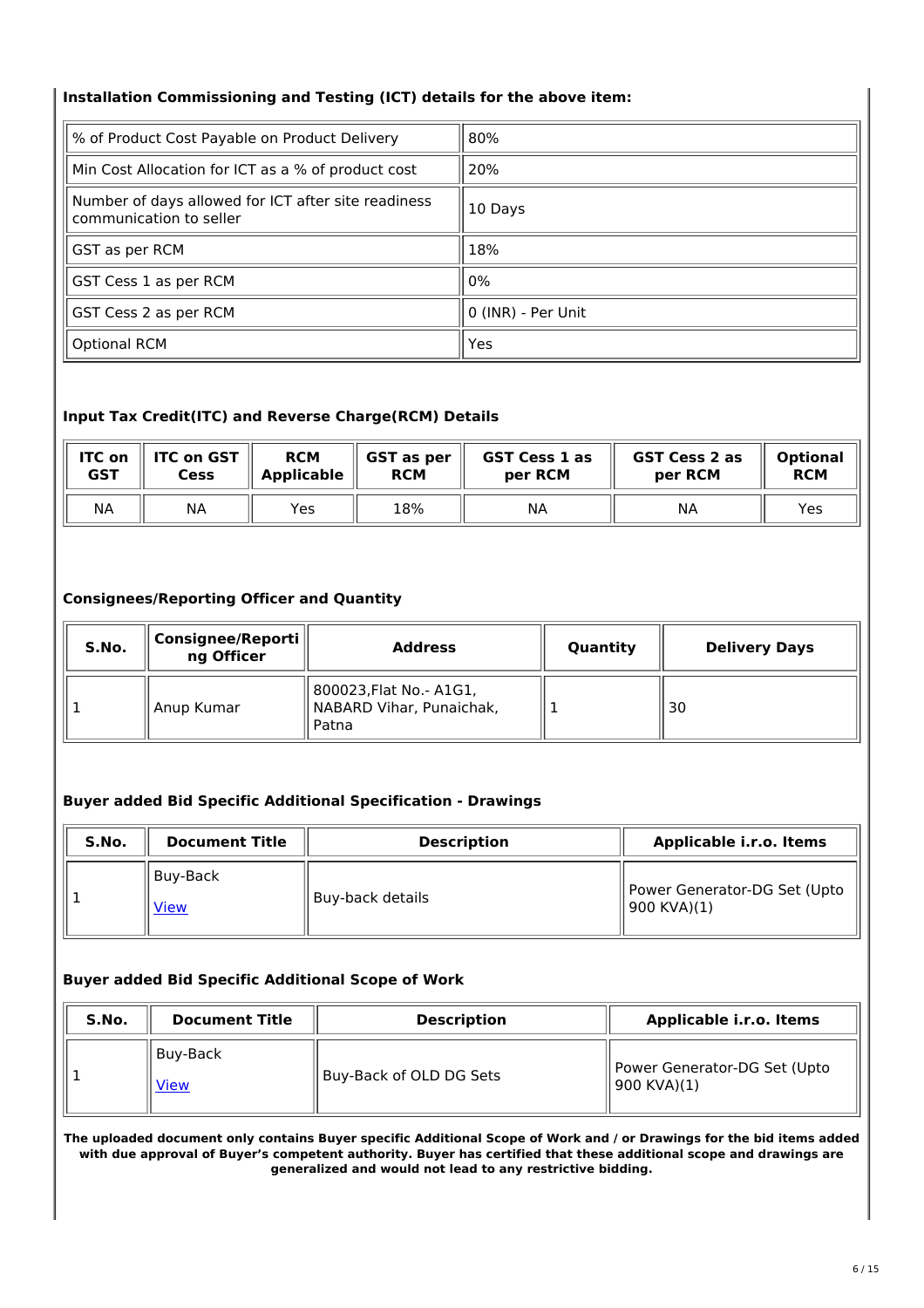# **Buyer Added Bid Specific Terms and Conditions**

## 1. **Generic**

**Upload Manufacturer authorization:** Wherever Authorised Distributors are submitting the bid, Manufacturers Authorisation Form (MAF)/Certificate with OEM details such as name, designation, address, e-mail Id and Phone No. required to be furnished along with the bid.

## 2. **Service & Support**

Availability of Service Centres: Bidder/OEM must have a Functional Service Centre in the State of each Consignee's Location in case of carry-in warranty. (Not applicable in case of goods having on-site warranty). If service center is not already there at the time of bidding, successful bidder / OEM shall have to establish one within 30 days of award of contract. Payment shall be released only after submission of documentary evidence of having Functional Service Centre.

## 3. **Generic**

Actual delivery (and Installation & Commissioning (if covered in scope of supply)) is to be done at following address NABARD VIHAR COMMON AREA OPPOSITE BALDEV BHAWAN PUNAICHAK PATNA-800023.

## 4. **Turnover**

Bidder Turn Over Criteria: The minimum average annual financial turnover of the bidder during the last three years, ending on 31st March of the previous financial year, should be as indicated in the bid document. Documentary evidence in the form of certified Audited Balance Sheets of relevant periods or a certificate from the Chartered Accountant / Cost Accountant indicating the turnover details for the relevant period shall be uploaded with the bid. In case the date of constitution / incorporation of the bidder is less than 3 year old, the average turnover in respect of the completed financial years after the date of constitution shall be taken into account for this criteria.

## 5. **Buyback for Non PFMS / Non GPA**

#### Buyback for Non PFMS/Non GPA:

1. GST will apply on the value of buyback and separate invoice is to be prepared by Government buyer/Consignee for buyback items offline outside the GeM system. Vendor should work out input credit for that GST applicable on the buy back while quoting the product/services.

2. Input GST Credit consideration by seller- seller shall offer the prices in the bid by the total amount of new goods including GST- total amount of old goods quoted by the firm excluding GST. This is because GST charged by buyer on buy-back value will be available for full ITC (input tax credit) on the hands of bidder. Therefore, for the purpose of quoting in the bid and evaluation, value as quoted by the bidder (excluding any GST on buy back) as indicated in column G below will be considered. Illustrative examples for bidders are as under for understanding of the seller.

|                | Excel sheet for explanation to Buyback ATC                                                                                                  |                                                                                                |                                                           |                                           |                                                                               |                                                                                                        |                                                              |  |
|----------------|---------------------------------------------------------------------------------------------------------------------------------------------|------------------------------------------------------------------------------------------------|-----------------------------------------------------------|-------------------------------------------|-------------------------------------------------------------------------------|--------------------------------------------------------------------------------------------------------|--------------------------------------------------------------|--|
| s<br> n <br>lo | Cost<br>οf<br>Fresh<br>Good<br>(A)                                                                                                          | %age of GST on<br><b>Fresh Good as</b><br>considered by seller<br>at the time of quote<br>(B). | <b>GST</b><br>Amount<br><b>on</b><br>Fresh<br>Good<br>(C) | Cost<br>οf<br>Buvba<br>ck.<br>item<br>(D) | %age of GST on<br><b>Buyback items</b><br>(E) as fixed by<br>buyer in the bid | <b>GST Amount on</b><br><b>Buyback item (F) as</b><br>applicable at the<br>time of invoice by<br>buyer | Quote of<br>the<br><b>Bidder</b><br>$(G =$<br>${A+C-$<br>D}) |  |
| 1              | 100                                                                                                                                         | 28                                                                                             | 28                                                        | 20                                        | 8                                                                             | 1.6                                                                                                    | 108                                                          |  |
| 2              | 100                                                                                                                                         | 9                                                                                              | 9                                                         | 20                                        | 8                                                                             | 1.6                                                                                                    | 89                                                           |  |
| 3              | 110                                                                                                                                         | 10                                                                                             | 11                                                        | 24                                        | 8                                                                             | 1.92                                                                                                   | 97                                                           |  |
|                | Seller after the award of the GeM contract, will indicate all column A to G which will not alter their quoted<br>price indicated in Colum-G |                                                                                                |                                                           |                                           |                                                                               |                                                                                                        |                                                              |  |

3. Successful lowest bidder has to provide detailed cost break up of tendered items as well as buy back items separately after award of contract through email to the government buyer/consignee.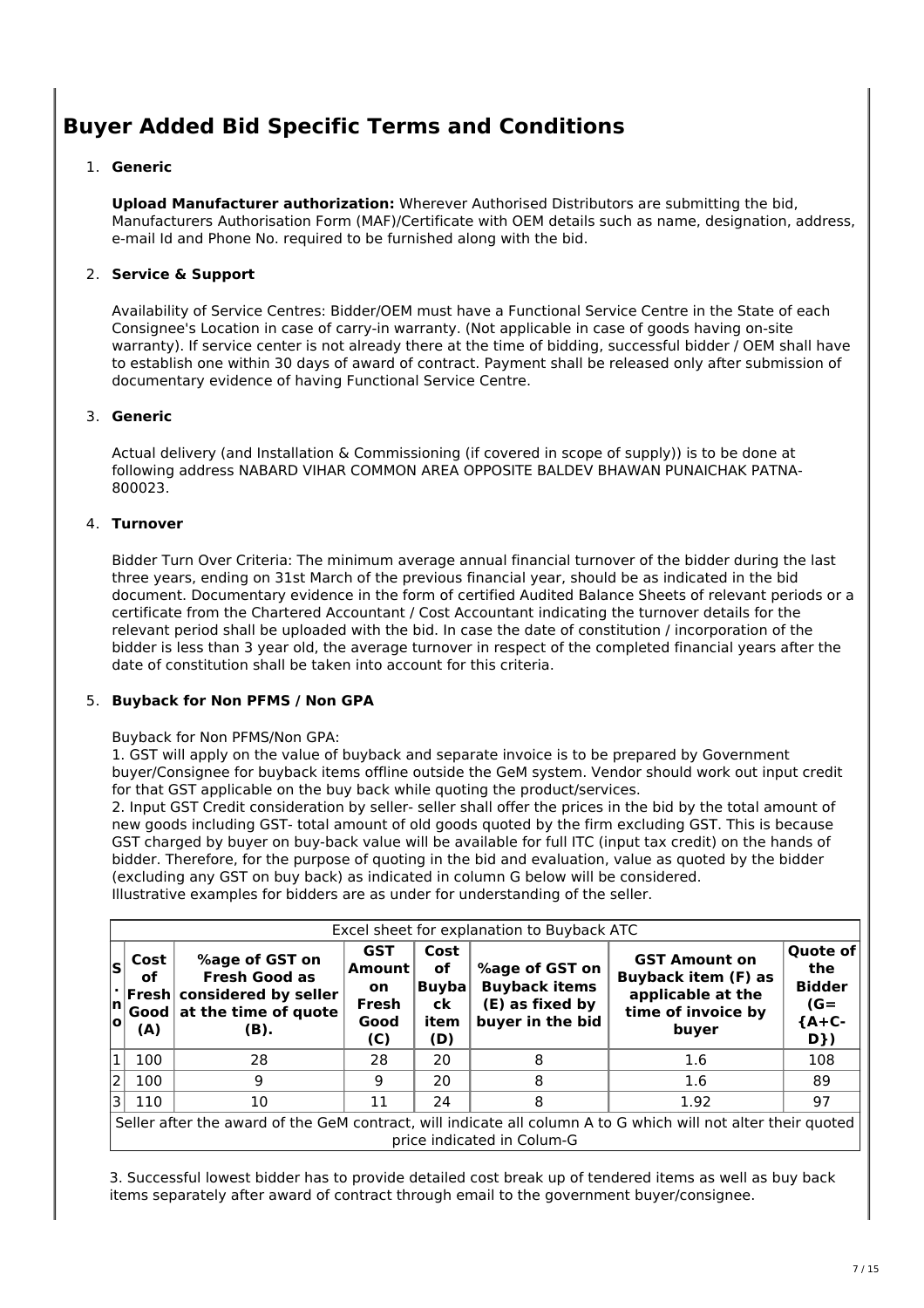4. The seller of new item /service provider shall deposit the cost of invoiced buy back item with GST to the buyer for allowing seller to lift up the material from the buyer/consignee premise.

5. Transportation of buy back items from buyer premises shall be arranged by the seller itself without any extra cost.

6. Government Buyer organisation /consignee will issue invoice of buy back items to the seller at the cost of buyback to be indicated to the buyer by the seller offline after receipt of order. This in no case will modify the bid in any manner.

7. The seller will be entirely responsible for the safe disposal of old items without affecting the environment in any manner as per prevailing statutory rules and Act/ law of the land.

8. The seller may visit the site and inspect the condition of buy back item in advance before quoting for the bid.

9. Receipt of payment by the buyer for Old items and invoicing by buyer will be out of GeM portal.

10. Government Buyer will upload the details of old goods along with the bid in the corrigendum with minimum price.

11. If the minimum price (Optional) is indicated and sellers of new item who are not agreeing to take back the old item at equal to or above that minimum price should not participate in the bid.

12. In case they participate into the bid and afterwards indicates the price of old goods, less than the minimum price shown by Government Buyer in corrigendum, EMD of the bidder will be forfeited.

13. Item Details Consignee wise will be indicated in the corrigendum like -

- 1. Consignee wise
- 2. Item Description
- 3. Serial Number
- 4. Model
- 5. Brand
- 6. Year of manufacturing
- 7. Purchased on
- 8. Age
- 9. Size, Rating, Designation
- 10. Quantity
- 11. Min price (Optional)
- 12. Unit
- 13. Working Guidelines (/Functional/Non-Functional)
- 14. Remarks

14. The successful bidder shall remove the old goods from the premise of the Government buyer/consignee at the time of the supply, installation and commis-sioning of fresh goods. Seller will be entitled for payment only after removal of old goods from Government buyer/consignee/user's premise and after supplying the fresh goods in terms of contract.

15. Note: This clause of ATC shall be operated by non PFMS; non GPA buyer i.e. all PSU working through their ERP and not integrated with GPA.

## 6. **Forms of EMD and PBG**

Bidders can also submit the EMD with Payment online through RTGS / internet banking in Beneficiary name NATIONAL BANK FOR AGRICULTURE AND RURAL DEVELOPMENT Account No. NABADMN25 IFSC Code NBRD0000002 Bank Name NABARD Branch address HEAD OFFICE MUMBAI. Bidder to indicate bid number and name of bidding entity in the transaction details field at the time of online transfer. Bidder has to upload scanned copy / proof of the Online Payment Transfer along with bid.

#### 7. **Generic**

**Bidder financial standing:** The bidder should not be under liquidation, court receivership or similar proceedings, should not be bankrupt. Bidder to upload undertaking to this effect with bid.

#### 8. **Generic**

Bidders shall quote only those products in the bid which are not obsolete in the market and has at least 7 years residual market life i.e. the offered product shall not be declared end-of-life by the OEM before this period.

## 9. **Warranty**

Bidder / OEM has to give an undertaking that after expiry of warranty period, it will provide Comprehensive Maintenance Service for next 3 years for the offered products at the rate not more than 5 % of contract price per annum. Buyer reserves the right to enter into a CMC agreement with the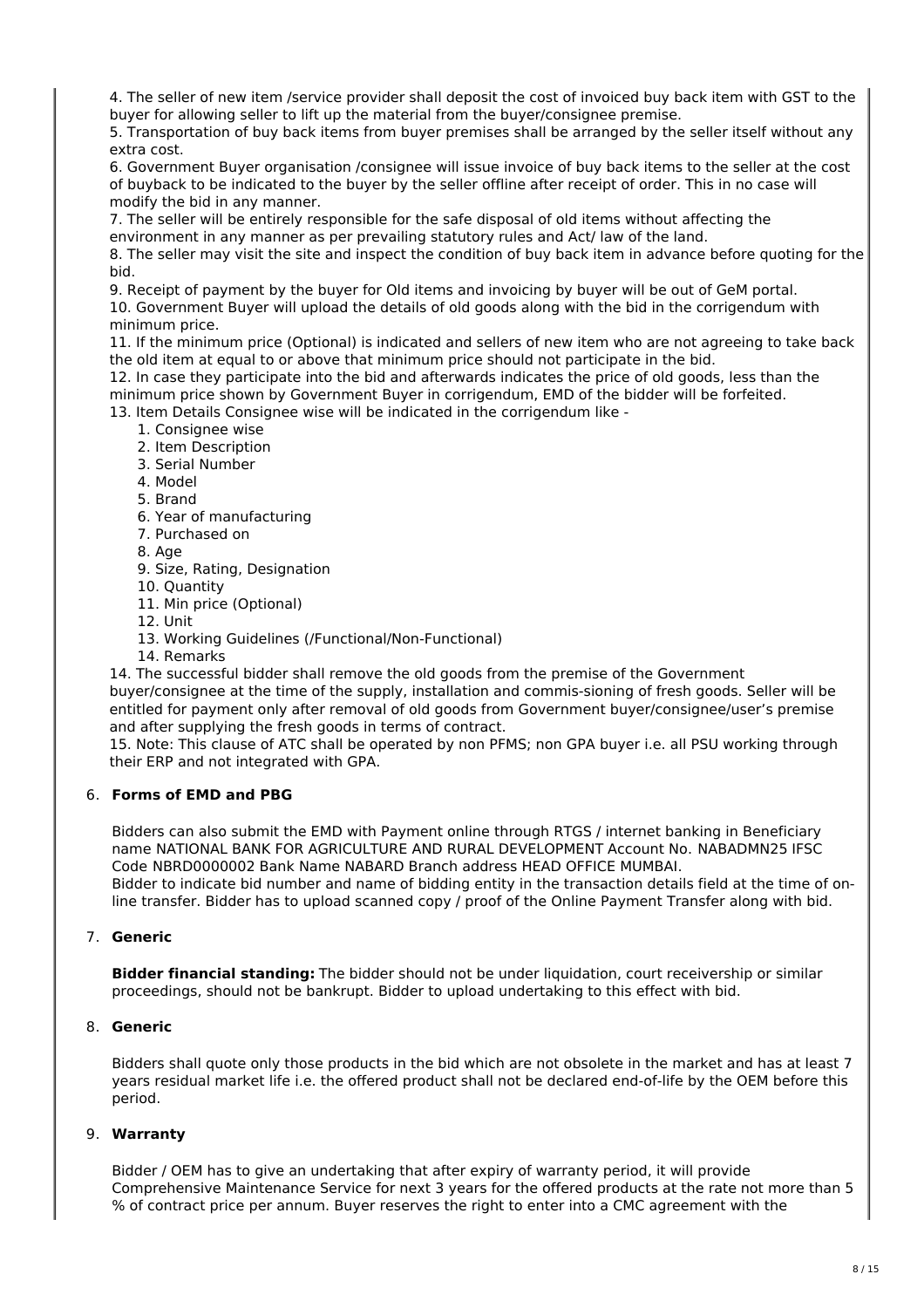Successful Bidder / OEM after expiry of the Warranty period at above mentioned rate and the payment for the CMC charges would be made Quarterly after rendering of the CMC Services of the relevant CMC period. Performance Security of the successful bidder shall be forfeited if it fails to accept the CMC contract when called upon by the buyer. CMC would include cost of INCLUDED (Upload the undertaking). The original Performance Security of contract will be returned only after submission and verification of AMC Performance Security for 2% of total CMC value valid up to CMC period plus 2 months (if there is no other claim).

## 10. **Certificates**

Bidder's offer is liable to be rejected if they don't upload any of the certificates / documents sought in the Bid document, ATC and Corrigendum if any.

## 11. **Generic**

Bidders are advised to check applicable GST on their own before quoting. Buyer will not take any responsibility in this regards. GST reimbursement will be as per actuals or as per applicable rates (whichever is lower), subject to the maximum of quoted GST %.

## 12. **Generic**

**Consortium:** In case of Contracts, wherein the seller alone does not have necessary expertise, the seller can form consortium with other sellers for submission of the bid, with one of the consortium company as leader. However, each and every member of the consortium shall be equally responsible for the complete execution of the project contract. An undertaking to this effect is to be uploaded with bid.

## 13. **Warranty**

Warranty period of the supplied products shall be as given in specifications from the date of final acceptance of goods or after completion of installation, commissioning & testing of goods (if included in the scope of supply), at consignee location. OEM Warranty certificates must be submitted by Successful Bidder at the time of delivery of Goods. The seller should guarantee the rectification of goods in case of any break down during the guarantee period. Seller should have well established Installation, Commissioning, Training, Troubleshooting and Maintenance Service group in INDIA for attending the after sales service. Details of Service Centres near consignee destinations are to be uploaded along with the bid.

#### 14. **Service & Support**

Dedicated /toll Free Telephone No. for Service Support : BIDDER/OEM must have Dedicated/toll Free Telephone No. for Service Support.

## 15. **Generic**

Data Sheet of the product(s) offered in the bid, are to be uploaded along with the bid documents. Buyers can match and verify the Data Sheet with the product specifications offered. In case of any unexplained mismatch of technical parameters, the bid is liable for rejection.

## 16. **Service & Support**

Escalation Matrix For Service Support : Bidder/OEM must provide Escalation Matrix of Telephone Numbers for Service Support.

#### 17. **Generic**

**End User Certificate:** Wherever Bidders are insisting for End User Certificate from the Buyer, same shall be provided in Buyer's standard format only.

## 18. **Generic**

Experience Criteria: The Bidder or its OEM {themselves or through reseller(s)} should have regularly, manufactured and supplied same or similar Category Products to any Central / State Govt Organization / PSU / Public Listed Company for 3 years before the bid opening date. Copies of relevant contracts to be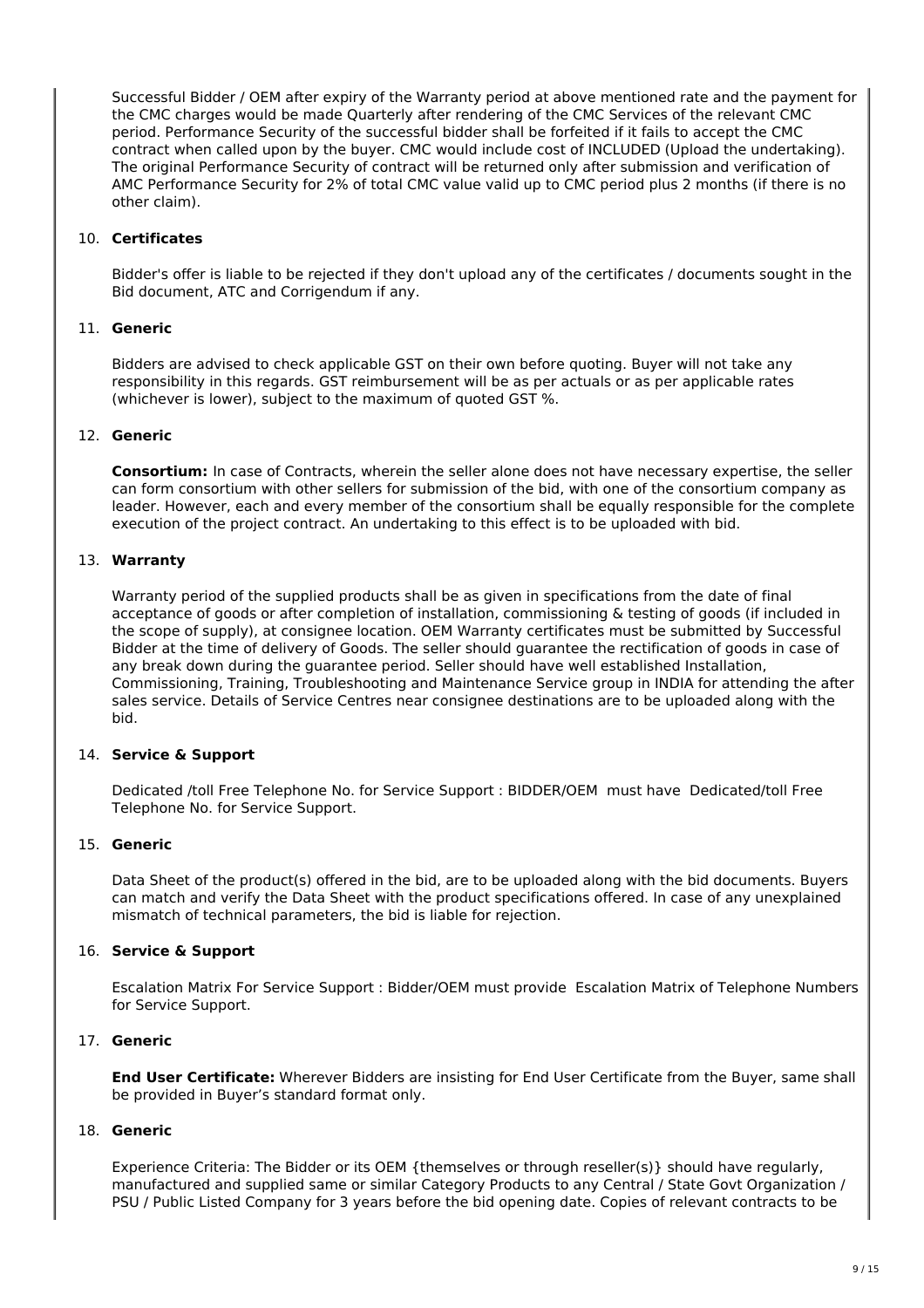submitted along with bid in support of having supplied some quantity during each of the year. In case of bunch bids, the primary product having highest value should meet this criterion.

## 19. **Sample Clause**

For clothing and allied items, if pre-dispatch Inspection clause has been selected in the Bid, the Inspection Agency shall forward sample from the accepted lot duly identified/ sealed by it, as Reference Sample to each consignee (one reference sample per consignee) for comparing the lot received at consignee end with such reference sample. Such reference samples will be treated as part of supplied quantity from the lot and cost shall be borne by the Buyer.

## 20. **Past Project Experience**

For fulfilling the experience criteria any one of the following documents may be considered as valid proof for meeting the experience criteria:

a. Purchase Order copy along with Invoice(s) with self-certification by the bidder that supplies against the invoices have been executed.

b. Execution certificate by client with order value.

c. Any other document in support of order execution like Third Party Inspection release note, etc.

#### 21. **Generic**

For hazardous chemical/item, all precautionary measure as per regulation from the point of transportation/ handling/ storage/ safety/ health/ environment to be undertaken/ specified before dispatch. During dispatch, proper symbol for the hazard/ MSDS/ Batch No./ date of manufacturing/ Gross Weight/ Net Weight/ shelf Life etc are to be written/ printed/ pasted on the body of the packing.

## 22. **OEM**

IMPORTED PRODUCTS: In case of imported products, OEM or Authorized Seller of OEM should have a registered office in India to provide after sales service support in India. The certificate to this effect should be submitted.

#### 23. **Purchase Preference (Centre)**

Indian suppliers of this item are not allowed to participate and/ or compete in procurement by some foreign governments. Bidders / products from such countries are not eligible / not allowed to participate in this bid in terms of clause 1 (d) of Public Procurement (Preference to Make in India) Order, 2017

## 24. **Generic**

Installation, Commissioning, Testing, Configuration, Training (if any - which ever is applicable as per scope of supply) is to be carried out by OEM / OEM Certified resource or OEM authorised Reseller.

#### 25. **Generic**

IT equipment shall be IPv6 ready from day one.

#### 26. **Certificates**

ISO 9001: The bidder or the OEM of the offered products must have ISO 9001 certification.

#### 27. **Generic**

Malicious Code Certificate:

The seller should upload following certificate in the bid:- (a) This is to certify that the Hardware and the Software being offered, as part of the contract, does not contain Embedded Malicious code that would activate procedures to :-

- (i) Inhibit the desires and designed function of the equipment.
- (ii) Cause physical damage to the user or equipment during the exploitation.
- (iii) Tap information resident or transient in the equipment/network.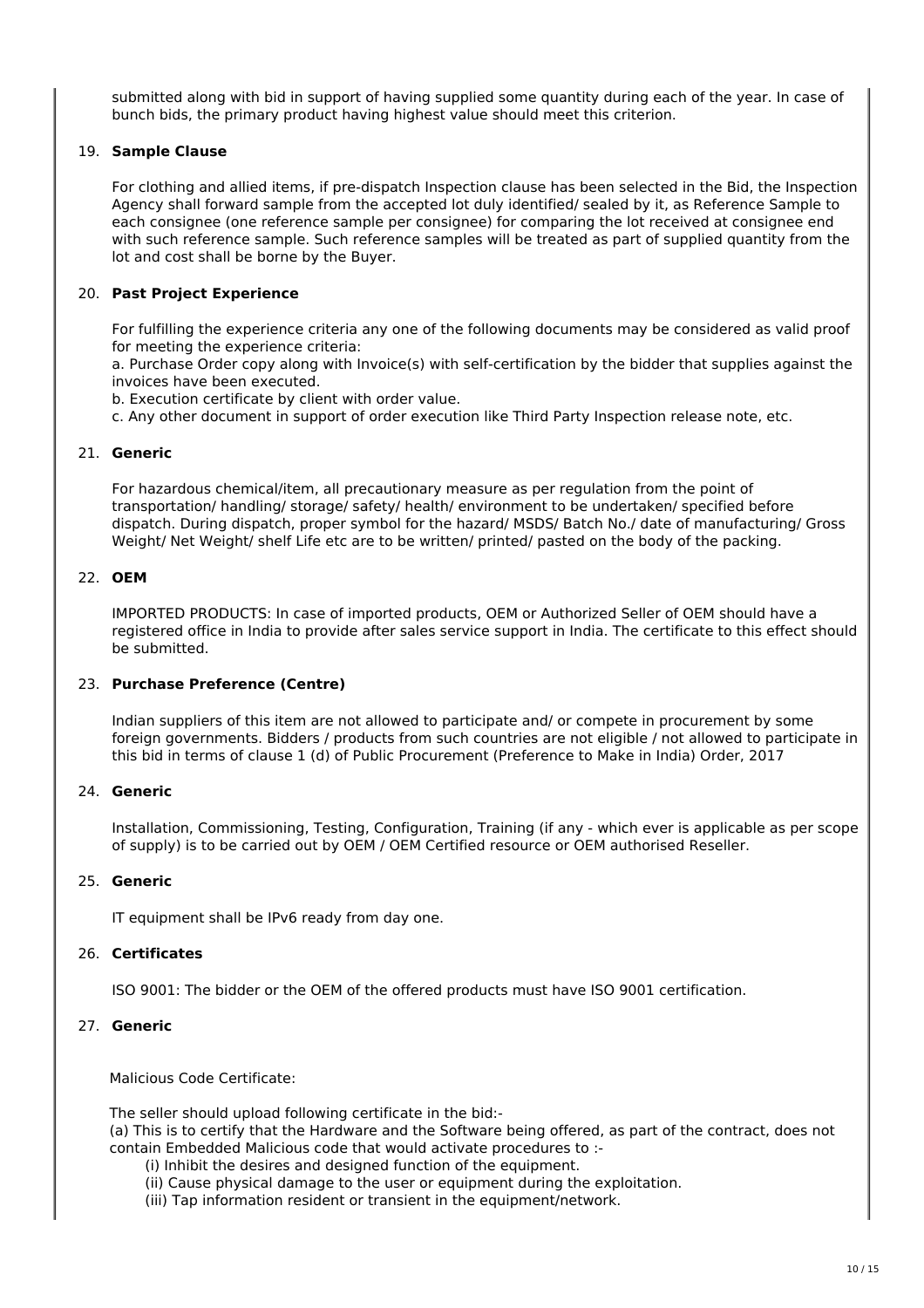(b) The firm will be considered to be in breach of the procurement contract, in case physical damage, loss of information or infringements related to copyright and Intellectual Property Right (IPRs) are caused due to activation of any such malicious code in embedded software.

## 28. **Certificates**

Material Test Certificate Should Be Sent Along with The Supply. The Material Will Be Checked by Buyer's Lab & the Results of the Lab will be the Sole Criteria for Acceptance of the Item.

## 29. **Generic**

**Non return of Hard Disk:** As per Buyer organization's Security Policy,Faulty Hard Disk of Servers/Desktop Computers/ Laptops etc. will not be returned back to the OEM/supplier against warranty replacement.

## 30. **Financial Criteria**

**NET WORTH:** Net Worth of the OEM should be positive as per the last audited financial statement.

## 31. **Generic**

OPTION CLAUSE: The Purchaser reserves the right to increase or decrease the quantity to be ordered up to 25 percent of bid quantity at the time of placement of contract. The purchaser also reserves the right to increase the ordered quantity by up to 25% of the contracted quantity during the currency of the contract at the contracted rates. Bidders are bound to accept the orders accordingly.

## 32. **Turnover**

OEM Turn Over Criteria: The minimum average annual financial turnover of the OEM of the offered product during the last three years, ending on 31st March of the previous financial year, should be as indicated in the bid document. Documentary evidence in the form of certified Audited Balance Sheets of relevant periods or a certificate from the Chartered Accountant / Cost Accountant indicating the turnover details for the relevant period shall be uploaded with the bid. In case the date of constitution / incorporation of the OEM is less than 3 year old, the average turnover in respect of the completed financial years after the date of constitution shall be taken into account for this criteria. In case of bunch bids, the OEM of CATEGORY RELATED TO primary product having highest bid value should meet this criterion.

#### 33. **Warranty**

Over and above the normal Warranty terms as per GeM GTC, the successful bidder / OEM shall have to provide Comprehensive Warranty during the entire Standard warranty period as per contract. : The comprehensive warranty shall be covering the following scope ALL PARTS (Upload an undertaking with the bid confirming compliance by the bidder if Bidder is taking onus of this compliance. In case OEM is taking onus of this compliance, OEM undertaking is to be uploaded along with Bidder undertaking)

## 34. **Purchase Preference (Centre)**

Procurement under this bid is reserved for purchase from Micro and Small Enterprises whose credentials are validated online through Udyog Aadhaar for that product category. If the bidder wants to avail the reservation benefit, the bidder must be the manufacturer of the offered product in case of bid for supply of goods. Traders are excluded from the purview of Public Procurement Policy for Micro and Small Enterprises. In respect of bid for Services, the bidder must be the Service provider of the offered Service. Relevant documentary evidence in this regard shall be uploaded along with the bid in respect of the offered product or service.

#### 35. **Purchase Preference (State)**

Procurement under this bid is reserved for purchase from Micro and Small Enterprises from the State of Bid Inviting Authority whose credentials are validated online through Udyog Aadhaar for that product category. If the bidder wants to avail the reservation benefit, the bidder must be the manufacturer of the offered product in case of bid for supply of goods. Traders are excluded from the purview of Public Procurement Policy for Micro and Small Enterprises. In respect of bid for Services, the bidder must be the Service provider of the offered Service. Relevant documentary evidence in this regard shall be uploaded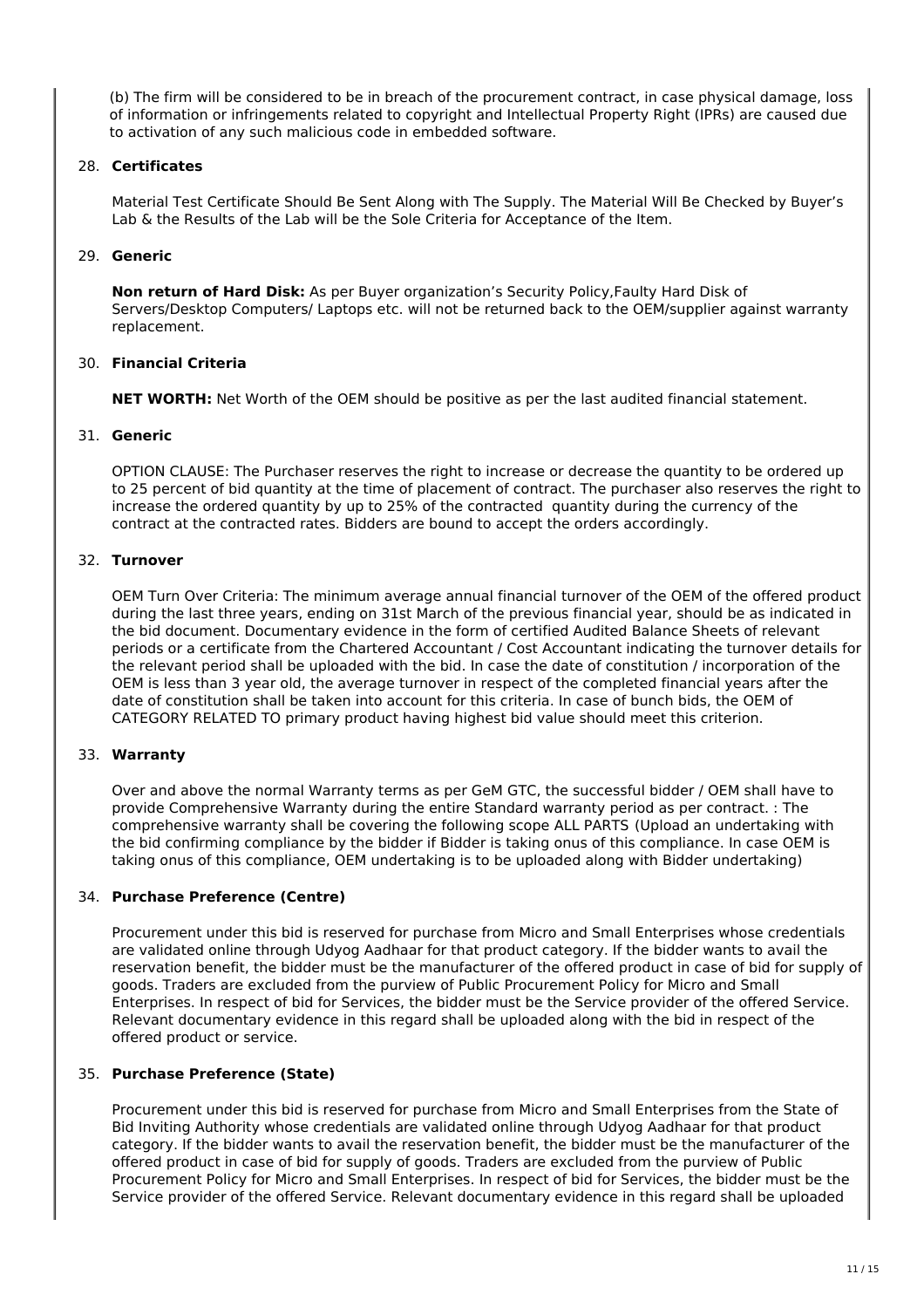along with the bid in respect of the offered product or service.

## 36. **Purchase Preference (State)**

Purchase preference to Micro and Small Enterprises (MSEs) from the State of Bid Inviting Authority : Purchase preference will be given to MSEs as Micro and Small Enterprises from the State of Bid inviting Authority whose credentials are validated online through Udyog Aadhaar for that product category. If the bidder wants to avail the Purchase preference, the bidder must be the manufacturer of the offered product in case of bid for supply of goods. Traders are excluded from the purview of Public Procurement Policy for Micro and Small Enterprises. In respect of bid for Services, the bidder must be the Service provider of the offered Service. Relevant documentary evidence in this regard shall be uploaded along with the bid in respect of the offered product or service. If L-1 is not an MSE and MSE Seller (s) has/have quoted price within L-1+ 5 % of margin of purchase preference /price band defined in relevant policy, such Seller shall be given opportunity to match L-1 price and contract will be awarded for percentage of 5% of total value as defined/ decided in relevant policy.

## 37. **Purchase Preference (Centre)**

Purchase preference to Micro and Small Enterprises (MSEs): Purchase preference will be given to MSEs as defined in Public Procurement Policy for Micro and Small Enterprises (MSEs) Order, 2012 dated 23.03.2012 issued by Ministry of Micro, Small and Medium Enterprises and its subsequent Orders/Notifications issued by concerned Ministry. If the bidder wants to avail the Purchase preference, the bidder must be the manufacturer of the offered product in case of bid for supply of goods. Traders are excluded from the purview of Public Procurement Policy for Micro and Small Enterprises. In respect of bid for Services, the bidder must be the Service provider of the offered Service. Relevant documentary evidence in this regard shall be uploaded along with the bid in respect of the offered product or service. If L-1 is not an MSE and MSE Seller (s) has/have quoted price within L-1+ 15% of margin of purchase preference /price band defined in relevant policy, such Seller shall be given opportunity to match L-1 price and contract will be awarded for percentage of 5% of total value.

#### 38. **Generic**

Products supplied shall be nontoxic and harmless to health. In the case of toxic materials, Material Safety Data Sheet may be furnished along with the material.

#### 39. **Purchase Preference (Centre)**

Purchase Preference linked with Local Content (PP-LC) Policy:

The bid clause regarding "Preference to Make In India products" stands modified in this bid and shall be governed by the PPLC Policy No. FP-20013/2/2017-FP-PNG dated 17.11.2020 issued by MoP&NG as amended up to date. Accordingly, bidders with Local Content less than or equal to 20% will be treated as "Non Local Supplier". The prescribed LC shall be applicable on the date of Bid opening. Sanctions on the bidders for false / wrong declaration or not fulfilling the Local Content requirement shall be as per the PPLC policy. Further following additional provisions are added in the certification and verification of local content provision of the Preference to Make in India clause:

- i. In case of foreign bidder, certificate from the statutory auditor or cost auditor of their own office or subsidiary in India giving the percentage of local content is also acceptable. In case office or subsidiary in India does not exist or Indian office/subsidiary is not required to appoint statutory auditor or cost auditor, certificate from practicing cost accountant or practicing chartered accountant giving the percentage of local content is also acceptable.
- ii. Along with Each Invoice: The local content certificate (issued by statutory auditor on behalf of procuring company) shall be submitted along with each invoice raised. However, the % of local content may vary with each invoice while maintaining the overall % of local content for the total work/purchase of the pro-rata local content requirement. In case, it is not satisfied cumulatively in the invoices raised up to that stage, the supplier shall indicate how the local content requirement would be met in the subsequent stages.
- iii. The bidder shall submit an undertaking from the authorized signatory of bidder having the Power of Attorney along with the bid stating the bidder meets the mandatory minimum LC requirement and such undertaking shall become a part of the contract.

#### 40. **Scope of Supply**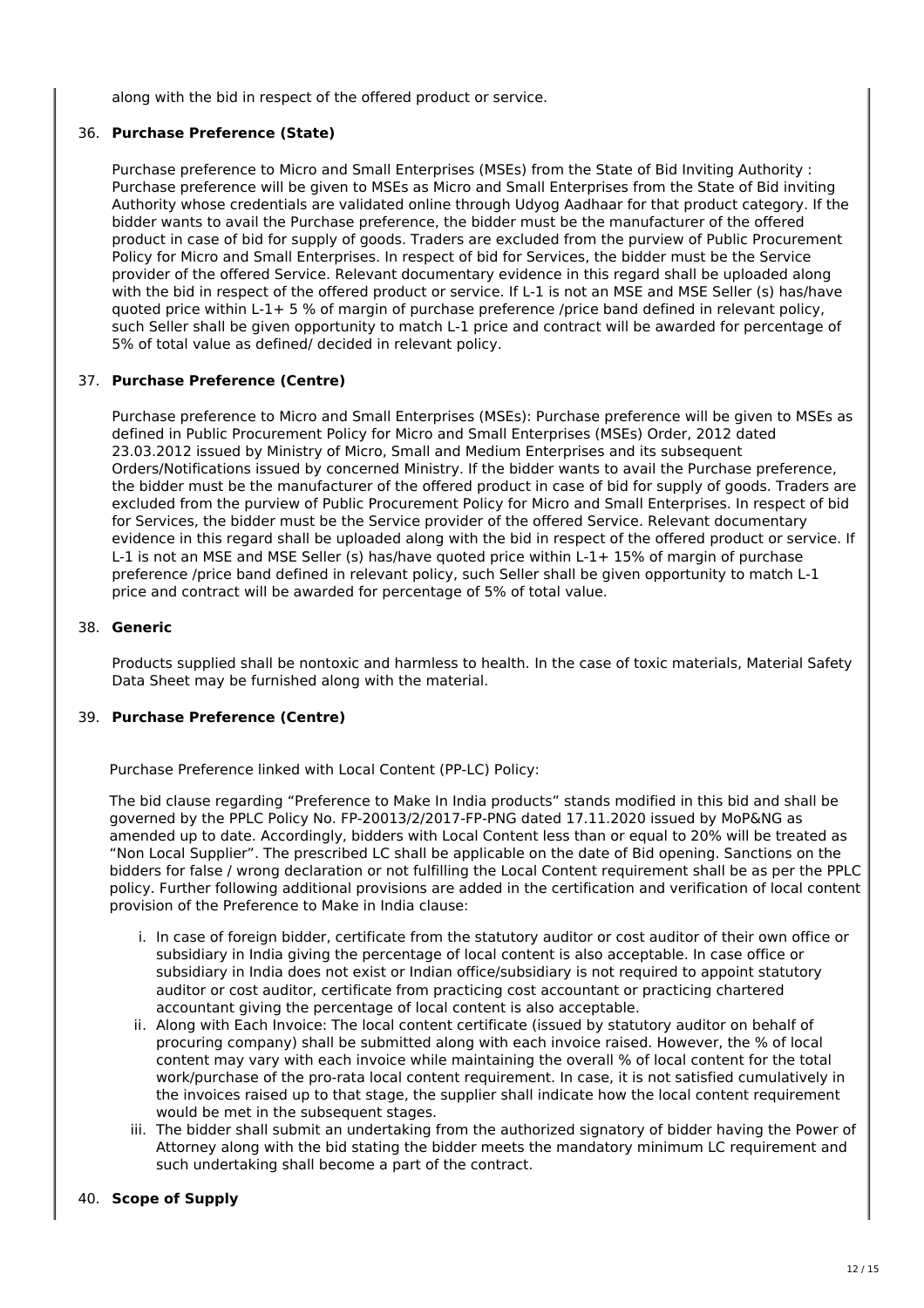Scope of supply (Bid price to include all cost components) : Supply Installation Testing Commissioning of Goods and Training of operators and providing Statutory Clearances required (if any)

## 41. **Forms of EMD and PBG**

Successful Bidder can submit the Performance Security in the form of Payment online through RTGS / internet banking also (besides PBG which is allowed as per GeM GTC). On-line payment shall be in Beneficiary name NATIONAL BANK FOR AGRICULTURE AND RURAL DEVELOPMENT Account No. NABADMN25 IFSC Code NBRD0000002 Bank Name NABARD Branch address HEAD OFFICE MUMBAI. Successful Bidder to indicate Contract number and name of Seller entity in the transaction details field at the time of on-line transfer. Bidder has to upload scanned copy / proof of the Online Payment Transfer in place of PBG within 15 days of award of contract.

#### 42. **Warranty**

Successful bidder will have to ensure that adequate number of dedicated technical service personals / engineers are designated / deployed for attending to the Service Request in a time bound manner and for ensuring Timely Servicing / rectification of defects during warranty period, as per Service level agreement indicated in the relevant clause of the bid.

#### 43. **Generic**

Scope of supply includes Training: Number of employees to be trained 2 , Place for Training PATNA and Duration of training 1 days.

#### 44. **Generic**

Supplier shall ensure that the Invoice is raised in the name of Consignee with GSTIN of Consignee only.

#### 45. **Generic**

**Shelf Life:** The Product to be supplied must have minimum 7 YEARS Shelf Life. On the date of supply, minimum 7 usable shelf life should be available / balance.

# **Disclaimer**

The additional terms and conditions have been incorporated by the Buyer after approval of the Competent Authority in Buyer Organization. Buyer organization is solely responsible for the impact of these clauses on the bidding process, its outcome and consequences thereof including any eccentricity / restriction arising in the bidding process due to these ATCs and due to modification of technical specification and / or terms and conditions governing the bid. Any clause incorporated by the Buyer such as demanding Tender Sample, incorporating any clause against the MSME policy and Preference to make in India Policy, mandating any Brand names or Foreign Certification, changing the default time period for Acceptance of material or payment timeline governed by OM of Department of Expenditure shall be null and void and would not be considered part of bid. Further any reference of conditions published on any external site or reference to external documents / clauses shall also be null and void. If any seller has any objection / grievance against these additional clauses or otherwise on any aspect of this bid, they can raise their representation against the same by using the Representation window provided in the bid details field in Seller dashboard after logging in as a seller within 4 days of bid publication on GeM. Buyer is duty bound to reply to all such representations and would not be allowed to open bids if he fails to reply to such representations.

# **Additional Clause For Comprehensive Maintenance Charges**

1.CMC shall include preventive maintenance including calibration as per technical/ service /operational manual of the manufacturer, service charges and spares, after satisfactory completion of Warranty. During the CMC period commencing from date of the successful completion of warranty period, Service personnel shall visit each consignee site as recommended in the manufacturer's technical/ service /operational manual, at least once in six months or as per user requirement. Cost of consumables shall not be included in CMC.Further there will be 98% uptime warranty during CMC period on 24 (hrs) X 7 (days) X 365 (days) basis, with penalty, to extend CMC period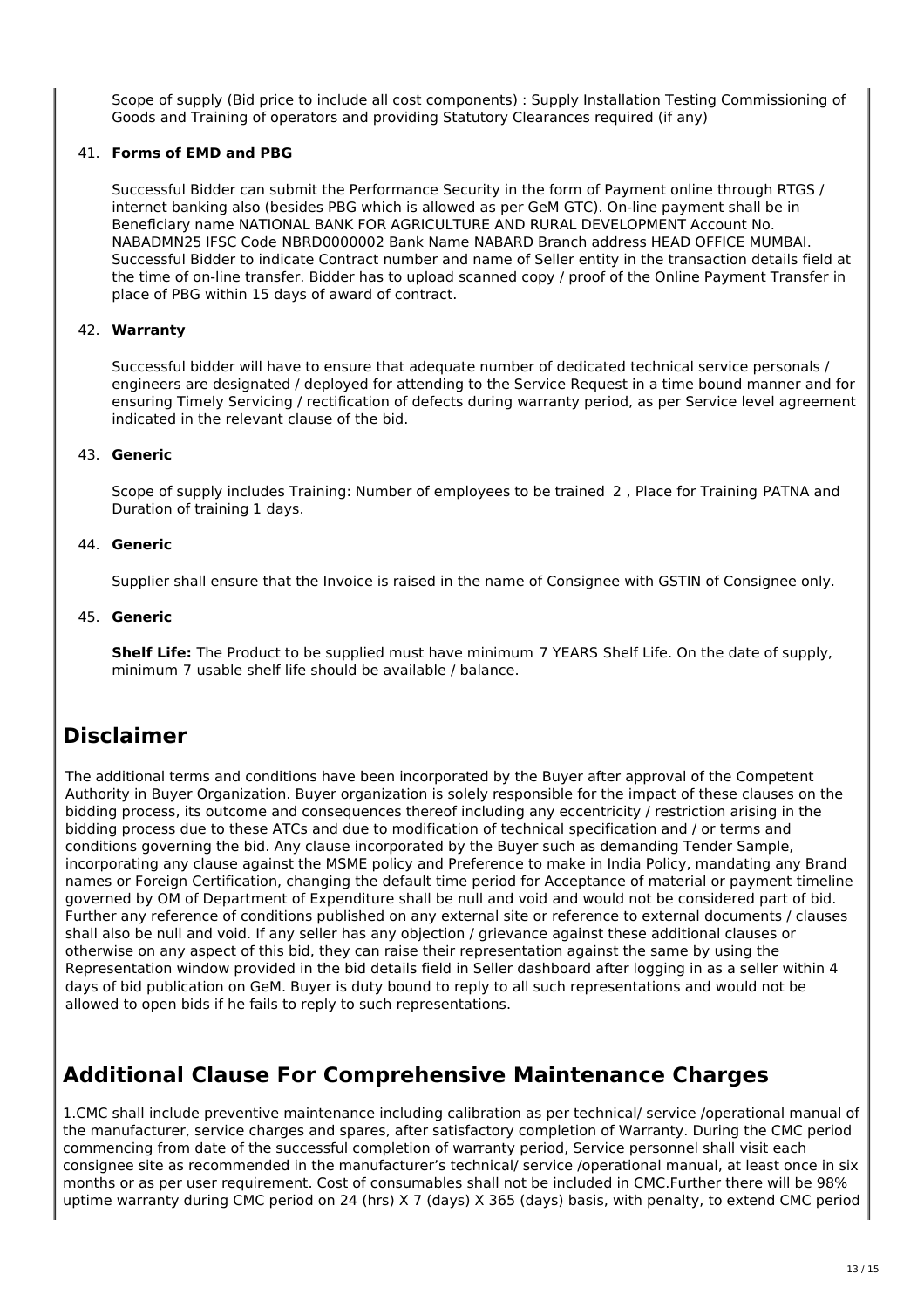by double the downtime period.

2.CMC charges to be indicated as percentage of cost of equipment quoted for each year after the warranty period.

3.GST shall be included in the CMC Charges quoted.

4.Cost of CMC will be added for Ranking/Evaluation purpose with depreciation formula.A 10% discounting rate per year shall be applied on CMC Charges for price evaluation on Net Present Value.

5.The payment of CMC will be made on quarterly basis after satisfactory completion of said period, duly certified by end user.

6.While creating a bid or RA, buyers shall indicate whether CMC is required against Yes/No" options. If CMC Charges are included, an option for number of years for CMC required after the warranty period shall be available.Under this option up to 10 years can be chosen for CMC charges beyond warranty period.

7.In case the bid has a provision for CMC, the warranty of the product will also be deemed to have been converted into Comprehensive warranty including preventive maintenance and calibration as per technical/ service /operational manual of the manufacturer, service charges and spares, during the Warranty Period also. Sellers are therefore advised to include the cost of Comprehensive Warranty including spares (excluding consumables) also in product Cost.

8.The CMC functionality shall be available in bid only and no direct RA shall be applicable.In case of bid to R/A decrement rules shall be applicable on total price inclusive of CMC charges. Bunching of products shall not be available while creating bids with CMC charges.

8.1.Buyer shall indicate number of years of warranty by selecting different options available in the field depending on warranty parameter applicable in category parameters for the equipment. No. of years of warranty indicated here shall supersede the warranty period indicated elsewhere in bid or product specifications. The Seller while participating in Bid/RA will get fields to indicate CMC charges as percentage depending on number of years of CMC selected by Buyer. The following shall be applicable, if 5 year CMC selected:

CMC charges for 1st year after warranty period– Percentage to be indicated- A1

CMC charges for 2nd year after warranty period– Percentage to be indicated- A2

CMC charges for 3rd year after warranty period – Percentage to be indicated- A3

CMC charges for 4th year after warranty period – Percentage to be indicated- A4

CMC charges for 5th year after warranty period – Percentage to be indicated- A5

Similarly, A6 to A10 are to be indicated for 6th to 10th year of CMC if applicable.

8.2.The calculation of CMC Charges shall take into account the number of years of warranty and duration of CMC as specified while creating bid.

8.3.In the price evaluation, the system shall provide function to calculate the cost of each equipment by formula indicated below includingCMC and then show the inter-se-ranking of the bidders. The following are the variables

(i) Number of years for which CMC required.

(ii) Number of years of product warranty

The formula for calculating total cost including CMC charges shall be as under:

Total Cost for evaluation=

 $C+C*(A1/100)/(1.10^n)+(A2/100)/(1.10^n+1)+(A3/100)/(1.10^n+2)+(A4/100)/(1.10^n+3)+(A5/100)/(1.10^n+3)$  $(A5/100)/(1.10^n+4)$ } and so on

C – Cost for equipment quoted and n shall be number of years of product warranty specified.

If 2 year warranty specified, n shall be2 and if 5 year warranty specified, n shall be 5. A1,A2, A3, A4& A5shall depend on how many years CMC selected. For3 yearCMC, only A1,A2 and A3 factors are to be taken into account and A4 and A5 will not be applicable.

8.4.CMC charges offered for each subsequent year should be same or higher than preceding year. 8.5.The CMC charges shall be offered within range of 3 to 10% of cost of equipment.

9.Since CMC charges are to be paid only later for each year during CMC period,applicable performance guarantee amount after placement of contract shall be based on the cost of equipment excluding the cost of CMC Charges.

10.Performance bank guarantee applicable for CMC is to be submitted at start of the CMC and shall be applicable between 2.5% to 5% as specified in bid on total CMC Charges.The PBG submitted after award of contract shall be released only after new PBG for the CMC period is submitted and accepted by buyer/consignee after due verification.Bank guarantee for CMC is to remain valid till completion of CMC period plus one year. The bank guarantee for CMC shall be submitted to buyer directly. In case, seller fails to submit the PBG or does not provide services for the CMC contract after expiry of warranty period then PBG of equipment shall be forfeited. 11.In case of splitting of order quantity, equipment cost and CMC charges offered by L1 bidder shall be matched by higher quoting eligible bidders on one-to-one basis.The equipment cost and CMC charges (year to year) shall be matched individually.

12.The CMC Contract shall be an offline contract to be handled by buyer.The payment of CMC will be made on quarterly basis after satisfactory completion of said period, duly certified by end user and scope of CMC will be as